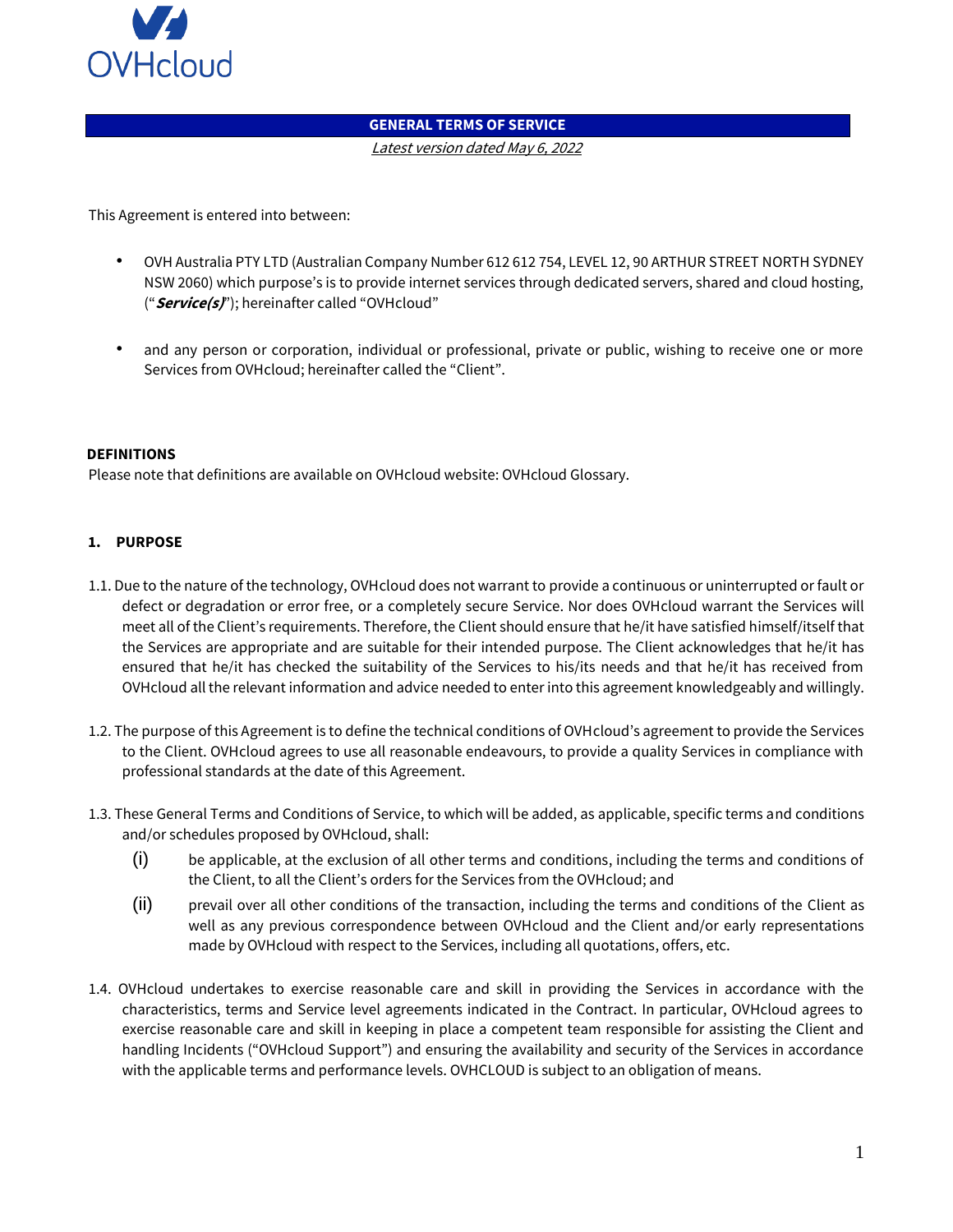

The parts of the Services that are offered gratuitously are also governed by these General Terms and Conditions of Service. OVHcloud agrees to use all reasonable endeavours, to provide a quality Services in compliance with professional standards at the date of this Agreement.

## **2. ORDERING SERVICES**

- 2.1. Client Account. To be able to order OVHcloud Services, the Client must have a valid Client Account. The Client creates its Client Account online within the OVHcloud Website. The Client shall provide all the required information (email address, name, address, bank details, etc.), and undertakes that all of the information thus provided is correct and up to date throughout the entire duration of the Contract. When a Client Account is created and used by a third party, such person shall be considered as acting in the name and on behalf of the Client, and having full power and authority to enter into and perform this Contract on behalf of the Client.
- 2.2. Activation of the Client Account. Prior to the activation of the Client Account, as well as at any time while the Contract is in effect, OVHcloud reserves the right to verify the accuracy of the information sent by or for the Client Account, and to request supporting documents from the Client. OVHcloud reserves the right not to activate, or to deactivate, the Client Account in the event that any of the information provided by the Client is, inaccurate, or fraudulent.
- 2.3. Orders. Once its Client Account has been activated by OVHcloud, the Client can order Services.
- 2.4. Depending on Services, Orders can be sent using the OVHcloud Website and/or directly using the Client's Management Interface and/or using an API which OVHcloud may provide for said purpose. The Client is solely responsible for the management of its Client Account and associated authentication credentials (user names, passwords, etc.). Any Order sent from the Client Account is deemed to have been submitted by the Client, is binding on the Client and agree to be bound by the Terms of Service. The terms and timescales for the provision of Services vary depending on the Service ordered. Some Services are made available only upon receipt by OVHcloud of payment from the Client in advance for the relevant Services. It is the responsibility of the Client to ensure that the delivery terms for the ordered Services meet its needs

## **3. SERVICES**

- 3.1. Applicable Terms of Service. The provision and use of the Services are governed by these Terms of Service, the Specific Terms of Services applicable to the selected Services, any other conditions referred by the General Terms of Services and Specific Terms of Service, such as Third Party Product Terms of Use, along with any other information given to the Client during the Order ("Terms of Service"). The use and/or the download of Third Party provided by OVHcloud in the provision of the Services constitutes acceptance of the Third Party Product Terms of Use in accordance with Article 3.11. The Specific Terms of Service, and the Third Party Product Terms of Use supplement these General Terms of Service. In the event of contradiction, the Specific Terms of Service, as well as the General Terms of Service, shall prevail over the Third Party Product Terms of Use. The Terms of Service in effect are available on the OVHcloud website, or may be sent to the Client upon request addressed to OVHcloud Support. The Terms of Service may vary depending on the country where the Services are located and the local laws that will be applicable. The Client may consult on OVHcloud's website all the documents incorporated by reference into this Agreement. Such documents are subject to amendments or updates by OVH.
- 3.2. Information related to the Services. OVHcloud makes available to the Client via the OVHcloud Website, online resources which enable the Client to be informed of the characteristics of the Services offered. These resources may include, in particular, (a) information regarding various available features, configurations, options and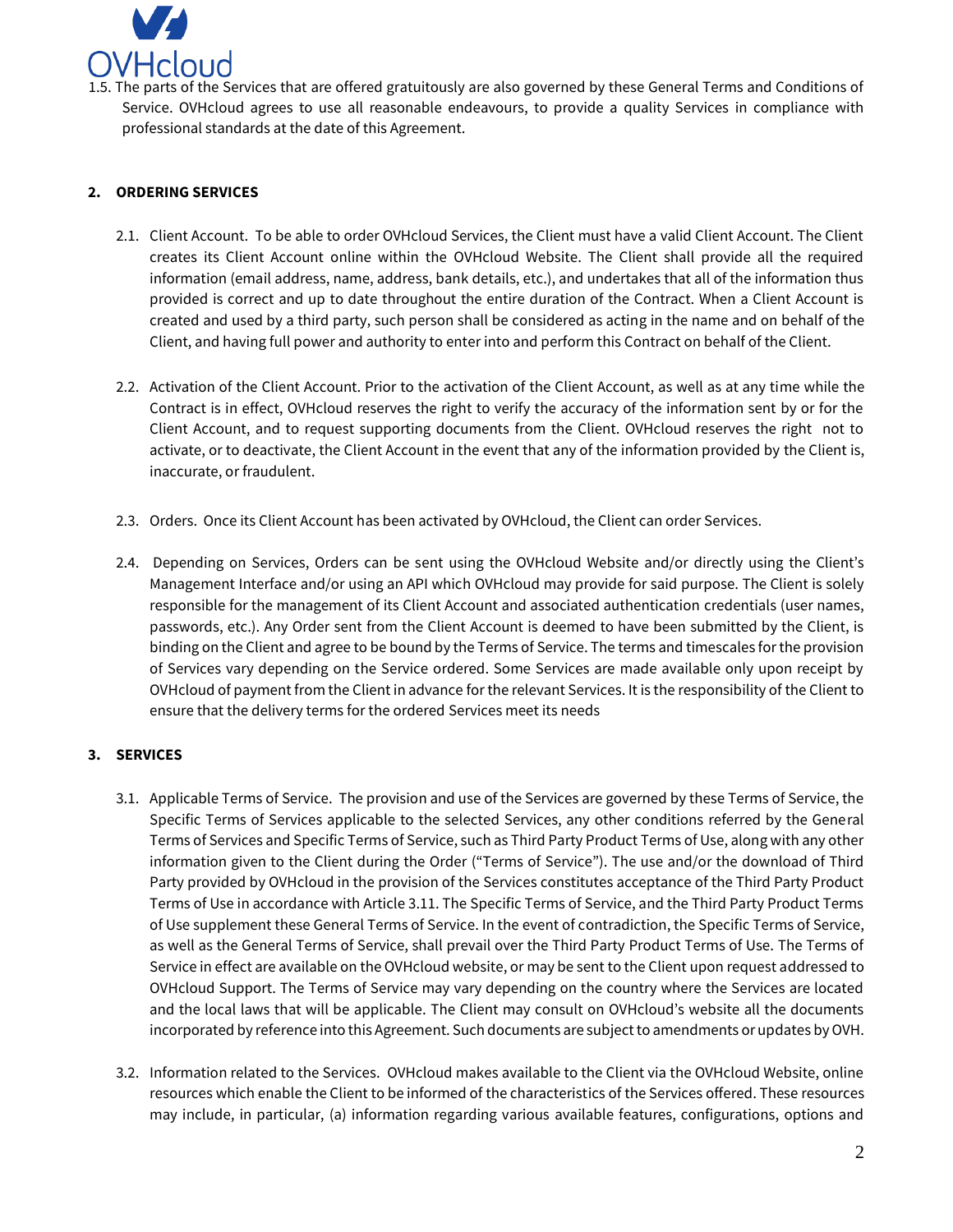

anges and(b) documentation, technical guides and/or examples (or use cases) on using the Services so as to facilitate better understanding and use of the Services. The Client may obtain additional information regarding the Services by contacting OVHcloud Support in accordance with article 4 below. In cases where OVHcloud offers Services which comply with known standards or specific regulations which apply to certain activities, OVHcloud shall communicate its scope of responsibility as well as the conditions in which OVHcloud complies with said standards or regulations.

- 3.3. OVHcloud commitments and obligations. OVHcloud undertakes to exercise reasonable care and skill in providing Services in accordance with the characteristics, terms and levels of Service stated in the Contract. In particular, OVHcloud agrees to exercise reasonable skill and care in keeping in place a competent team responsible for assisting the Client and handling Incidents ("OVHcloud Support") and ensuring the availability and security of Services in accordance with the applicable terms and performance levels. OVHCLOUD is subject to an obligation of means.
- 3.4. Subcontracting. Subject to the legal and contractual provisions applicable in matters of privacy and personal information, OVHcloud may subcontract all or part of the Services to its Affiliates. Within the scope of the Contract, OVHcloud may freely recourse to Third-Party Providers, without having to inform the Client or sollicitate it prior approval. However, subject to contradictory provisions of Specific Terms of Service in effect or Client's specific agreement, no perfomance implying access to the Content stored by the Client within the scope of the Services shall be subcontracted outside of OVHcloud Group. OVHcloud shall in all cases remain primarily liable for the provision of the subcontracted Services.

## 4. Terms of use of the Service

- 4.1. Compliance with the Terms of Service. The Client agrees to order and use the Services in accordance with the Terms of Service in effect. The Services must be used in good faith. In particular, the Client undertakes to comply with these General Terms, the Specific Terms of Service and the applicable third-party product terms of use, as well as any information communicated to the Client at the time of the Order. When using the Services on behalf of a third party, or authorizing a third party to use the Service the Client undertakes before any use of the Service(s) by such third party, to communicate and obtain their approval on the Terms of Service and guarantees compliance of the Terms of Service by the said third party.
- 4.2. Services Selection. Before ordering and using the Services, the Client shall familiarize itself with all of the applicable Terms of Service (in particular, the Specific Terms of Service and the applicable third-party product terms of use), and study all of the documentation, configuration, options and ranges of services available, in order to select Services and characteristics suited to its needs and those of the third parties for whom or on whose behalf the Services will be used. In particular, the Client shall verify that the Services are suited to the legal and regulatory requirements applicable to the activities performed with the Services. In order to obtain any additional information regarding the Services, the Client may contact OVHcloud Support as set out in article "OVHcloud Support" hereafter. Services terms and characteristics are be updated regularly. The Client is responsible to take note of these updates, particularly when placing a new Order.
- 4.3. Connection. To use the Services, the Client must ensure that it has access to a remote connection (such as the Internet or a private network), which it is solely responsible for and bears the costs of. The Client is hereby informed that the Internet presents technical hazards and security risks that are external to the technical measures used by OVHcloud in the provision of the Services. OVHcloud shall not be held liable for any failure from Internet access providers or other third party data transport networks (including but not limited to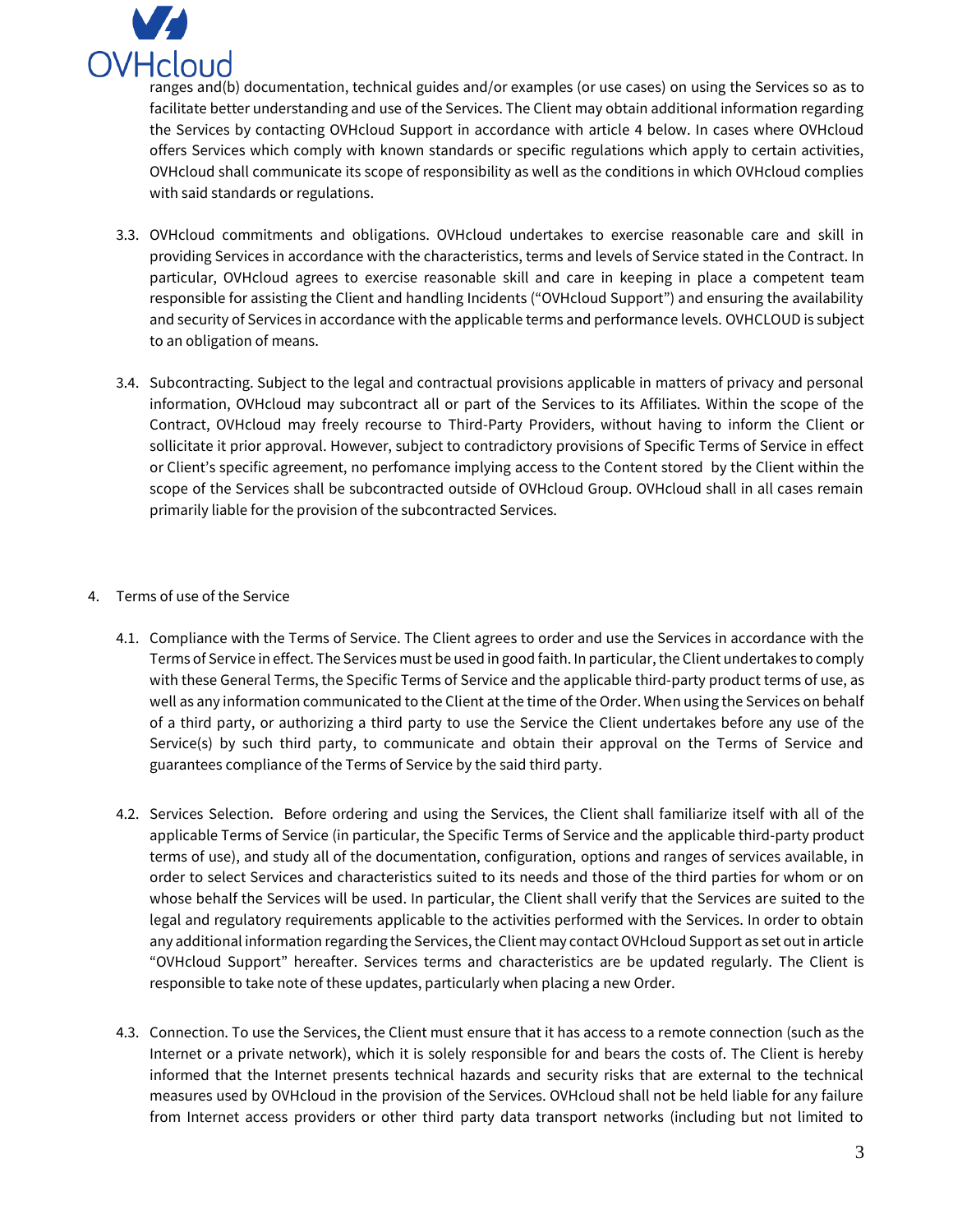

connection lines lack of reliability, bandwidth fluctuations, connection interruptions, etc.), nor for the consequences of said failures, particularly when they result in Services unavailability or discontinuity.

- 4.4. Means of authentication. Client is responsible for the management and confidentiality of the means of authentication necessary for connecting to and using the Services. The Client shall ensure that Users are knowledgeable of and follow standard practices to maintain the confidentiality of their authentication credentials. The Client is solely responsible for any consequences which may arise from the loss, disclosure, or fraudulent or illicit use of Users authentication credentials. OVHcloud shall in no way be held liable in this regard. The Client undertakes to immediately inform OVHcloud of any loss or disclosure of any authentication credentials, and to immediately change said authentication credentials.
- 4.5. Content. Except for items provided by OVHcloud, OVHcloud does not handle the Content and shall not access said Content for any other purpose than as necessary to provide the Services. OVHcloud does not perform any verification, validation or update operations on said Content. Likewise, OVHcloud does not perform any particular backups of Content stored in connection with the Services. Therefore, the Client is solely responsible for taking all necessary measures to safeguard its data in order to protect it against risk of loss or degradation regardless of cause. The Client shall ensure that the Content is legal and used in accordance with applicable industry standards, laws and regulations. Any use of illegal or fraudulent Content (such as the distribution, publication, storage or transmission of sexually explicit, obscene, offensive, pedophile, anti-Semitist, racist, hateful content or materials inciting to crimes against humanity, acts of terrorism, , to hatred or discrimination towards individuals by reason of their gender, religion, sexual orientation or identity, or disability), or the illegal or abusive use of Content (for example, fraudulent use of Content, or use of Content in violation of rights belonging to a third party such as personality rights, copyrights, patents, trademarks or other intellectual property rights) within the scope of Services is prohibited, and can lead, at OVHcloud discretion, to immediate suspension of all or part of the Services, the deactivation of the Client Account and/or the termination of the Contract by OVHcloud, without prejudice to other rights and remedies OVHcloud may have under the Contract or at law.
- 4.6. Compliance with laws and regulations Prohibited activities. The Services shall be used in a reasonable manner, pursuant to all applicable laws and regulations. The Client undertakes to keep abreast of any updates or changes to laws, regulations or documentation provided by OVHcloud. Explicitly forbidden actions include, but are not limited to, (a) abuse, fraudulent or excessive use of the Services and resources made available to the Client, particularly any use of a nature that threatens the stability and security of OVHcloud systems or which can result in a degradation of the Services performance provided to other OVHcloud clients, (b) intrusions or intrusion attempts launched from the Services (including, but not limited to, port scanning, sniffing, spoofing, and more generally, attacks on external parties originating from resources made available by OVHcloud) except Penetrating Tests specifically authorized by OVHcloud pursuant to these General Terms of Service, (c) any use or attempted use of spam or any other similar technique, and (d) use of illicit or prohibited Content as specified. For clarity sake, crypto currency mining, denial of service attacks, spamming, or any other activity designed to, or capable of disrupting, damaging or limiting the functionality of any Services are strictly prohibited. This does not affect the Client's right to use consensus mechanisms such as "proof of stake" to verify transactions in the blockchain, provided always such mechanism does not fall under the restriction set forth in paragraph (a) above.
- 4.7. Suspension of Services. OVHcloud reserves the right to suspend all or part of the Services in the event of (a) a known risk to the stability and/or security of OVHcloud systems or environment, to the Services and/or to Client Content, (b) scheduled maintenance, (c) a request issued by a legal authority or competent judicial authority, (d) notification by a third party in accordance with applicable laws, or (e) Client noncompliance with all or part of the Terms of Service. Said suspension may occur immediately and without prior notice in case of emergency or necessity, and particularly in the case of an event such as described in point (a), (c) and (d) above, or in case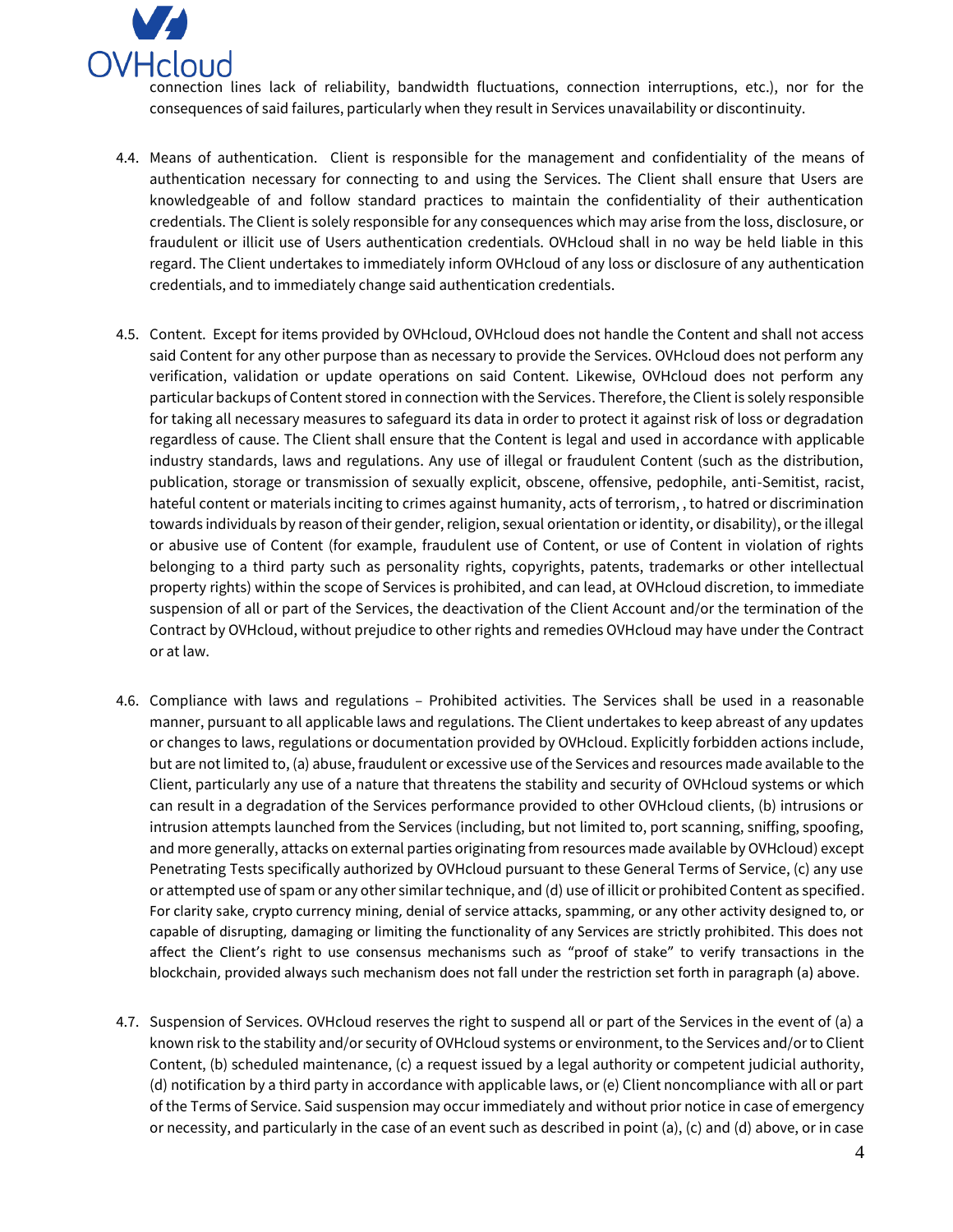

of illicit or fraudulent use of the Services, or use in violation of the rights of a third party, and more generally, of any use which may trigger the liability of OVHcloud. Except for request issued by a legal authority or competent judicial authority requests or for noncompliance with the Terms of Service, OVHcloud shall endeavour to minimise the suspension impact on the normal operations of the Services. Any such suspensions shall in no way release the Client from its obligation to pay the full amounts due to OVHcloud under the Contract, which is without prejudice to the Client's right set forth in article "Liability" hereafter if such suspensions result from OVHcloud's failure to fulfil its obligations. Client can consult the maintenance schedule using the interface provided for this purpose. In the event any such suspension results from Client's failure to fulfil its obligations under the Contract, the suspension shall take place without prejudice to OVHcloud's right to terminate the Contract in accordance with article "Duration, Renewal and Termination of Services" hereafter, and without prejudice to OVHcloud's other rights and remedies at law. Except in cases of termination or nonrenewal of Services, suspensions of Services shall not result in the deletion of Client's data. Unless suspensions result exclusively from OVHcloud's failure to fulfil its obligations, the duration of the aforementioned suspensions shall not be deemed as unavailability of Services in application of the service level agreement provided in the Contract.

- 4.8. Updates to Services. OVHcloud may, at its sole discretion, modify the Services at any time, and add, modify or remove Services ranges, options or features, as well as upgrade their performance. Services are described online on the OVHcloud Website. The Client is responsible for keeping abreast of any updates to the Services, which are immediately applicable to any new Orders. Concerning the Services in use by the Client, the latter shall be informed by email or via its Management Interface of any substantial updates which are of a nature to downgrade said Services, at least thirty (30) calendar days before their implementation. Nevertheless, modifications to Third Party Products and in urgent cases (such as security risks, or legal or regulatory compliance updates) may result in immediate modifications to the Services. Subject to the article "Condition Specific to Consumers", in case of an update downgrading existing Services in use by the Client (removal of functionality, performance downgrade, etc.), the Client may terminate the relevant Services by registered letter with acknowledgment of receipt, or through a specific form provided in its Management Interface, within thirty (30) days from the date the relevant update is implemented.
- 4.9. Intellectual property. Usage rights. All of the items (software, Infrastructure, documentation, etc.) made available to the Client by OVHcloud in the provision of the Services and during the term of the Contract remain the exclusive property of OVHcloud or the third parties which have granted the rights to use them. OVHcloud grants the Client a non-exclusive license to use the said items only in accordance with and for the duration of the present Contract. With the exception of the aforementioned items made available to the Client by OVHcloud in the provision of the Services, the Client remains solely responsible for acquiring all of the authorisations and usage rights for the elements and Content (data, software, applications, systems, websites, etc.) which it uses and operates in relation to the Services. The Client and Users retain all intellectual property rights in their respective Content which OVHcloud shall not use except to the extent necessary to perform the Services. Subject to mandatory legal provisions in effect, the Client is not authorized to decompile, disassemble, reverseengineer the software, source code and algorithms used in connection with the Services.
- 4.10. Compliance with Sanctions.

4.10.1. The Client shall at all times comply with Sanctions.

- The Client represents and warrants that:
- it is not, and was not previously, a person which has been designated under, targeted by, or otherwise subject to, any Sanctions;
- it is not owned or controlled by, or acting for or on behalf of, an individual or entity which has been designated under, targeted by or otherwise subject to, any Sanctions; and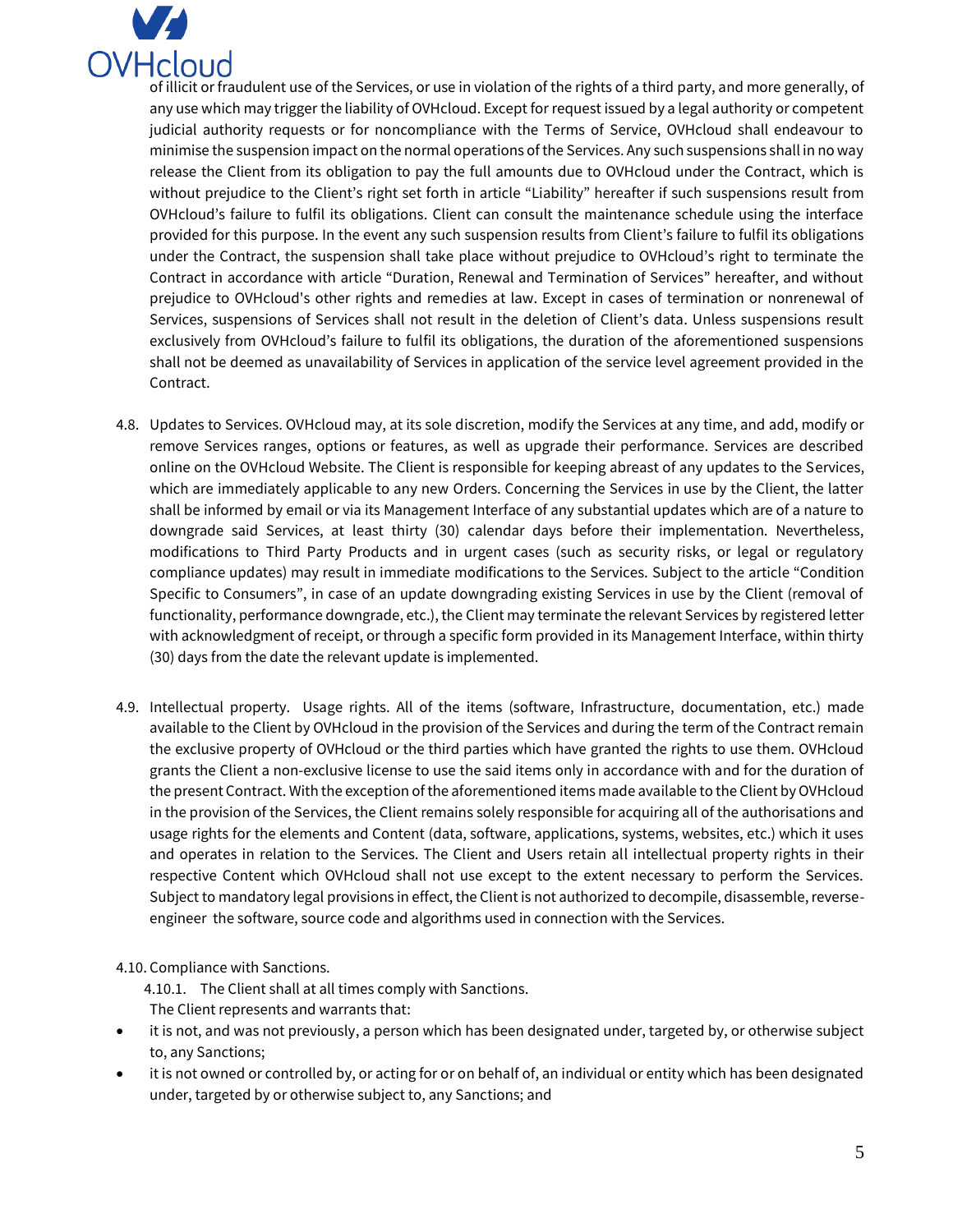

- the Services will not be sold, exported, diverted or otherwise transferred to any individuals or entities located in countries or regions subject to comprehensive Sanctions or trade embargoes, to the governments of any of these countries or regions, or to any person or entity that is otherwise targeted by Sanctions laws, or to any person or entity that is directly or indirectly involved in acts of terrorism, or in connection with weapons of mass destruction or missile applications; and
- it will not use, deal with, sell, supply, transfer or export, or broker the use, dealing with, sale, supply, transfer or export of the Services in a manner that would otherwise violate Sanctions.
	- 4.10.2. The Client shall inform OVHcloud immediately if any of the representations and warranties in this clause cease to be accurate in any respect at any time during the term of this Contract.
	- 4.10.3. OVHcloud is not obliged to perform any obligation under this Contract to the extent that the performance of such obligation would breach Sanctions applicable to OVHcloud or expose OVHCLOUD to any risk of enforcement action or punitive or restrictive measures or other adverse action under Sanctions.
	- 4.10.4. In the event that:
- the Client breaches any provisions of this clause;
- the representations and/or warranties set out in this clause cease to be accurate in any respect at any time during the term of this Contract; or
- clause 3.10.3 applies,

OVHcloud, in its discretion, shall be entitled to terminate all or part of this Contract, by providing written notice to the Client upon such terms and with such effect as specified by OVHcloud in such written notice. OVHcloud reserves the right to refuse Orders submitted (a) from countries subject to Sanctions, or (b) by citizens of those countries or individuals subject to Sanctions.

- 4.11. Third Party Products. Subject to specific commitments undertaken within the scope of the applicable Specific Terms of Service, (a) OVHcloud is not responsible for Third Party Products made available within the scope of the Services which may contain technical errors, security vulnerabilities, incompatibilities or instabilities, and offers no guarantee for the Third Party Products made available by OVHcloud to the Client in the provision of the Services (including all related information and items such as software, systems, applications, etc.), and (b) the Client is only authorised to use the Third Party Products made available to it by OVHcloud in accordance with the terms of the Contract, and in particular is forbidden from decompiling, accessing the source code, reinstalling the Third Party Products on any other infrastructure software or systems made available to Client. The Client uses the Third-Party Products entirely at its own risk, in accordance with these Terms of Service, and is responsible to ensure that such Services are suited to its needs and the purposes for which it uses them.
- 4.12. Services Continuity and Reversibility. Unless provided otherwise in the Specific Terms of Service, the termination of Services for any reason whatsoever (including without limitation, the Contract or Services termination or non-renewal, failure to comply with the Terms of Service, etc.), as well as certain operations to update or reinstall the Services, shall automatically result in the irreversible deletion of all Content (including information, data, files, systems, applications, websites, and other items) that is reproduced, stored, hosted, collected, transmitted, distributed, published and more generally used and/or operated by the Client in connection with the Services, including any potential backup. Before the termination or expiry of the Services, and before proceeding with any deletion, update or reinstallation of Services, the Client is solely responsible to perform any operations (such as backup, transfer to a third party solution, Snapshots, etc.) which are necessary to safeguard its own Content. Upon Client's request, and subject to the provisions of article "Confidentiality" below, OVHcloud will provide technical information regarding the Services so as to facilitate Client's reversibility operations and Content recovery. Such assistance may result in additional charges for time worked, based on the financial terms available on OVHcloud Website or upon request to OVHcloud Support. However, OVHcloud does not proceed to any operation of restitution or Client's Contents migration. Such operations are under the Client's exclusive responsibility. Except for (i) any data that OVHcloud must keep in accordance with applicable laws and regulations, (ii) personal data set forth in the "Data Processing Agreement" Appendix and (ii) any data necessary to defend its rights, OVHcloud will not to keep a copy of the Client's data following the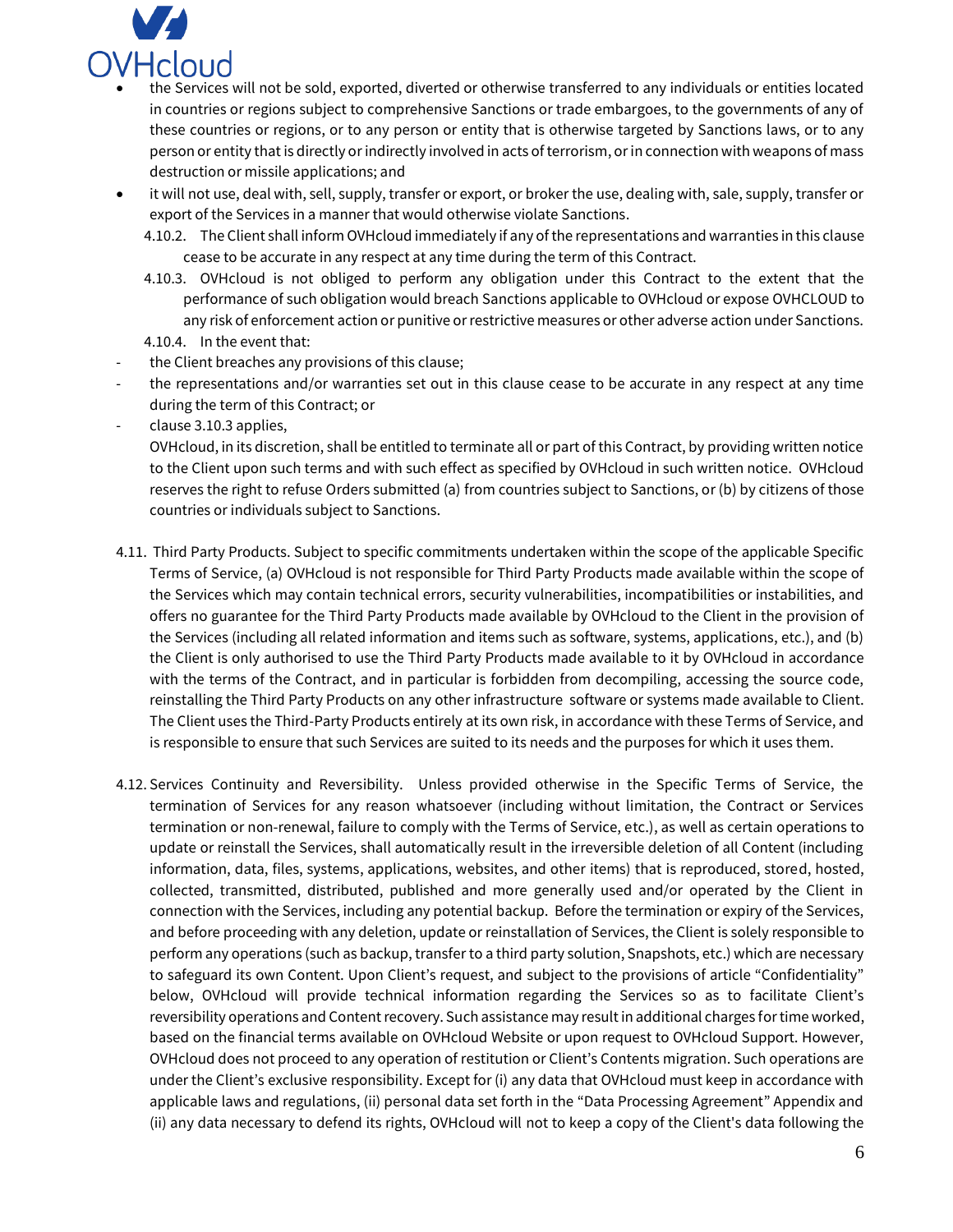

ination of Services, unless otherwise agreed by the Parties or provided otherwise in the applicable Specific Terms of Service.

- 4.13. OVHcloud reserves the right to offer services or new features as a "Test" version (hereinafter referred to as the "Test Service(s)").
	- 4.13.1. The Test is defined as any phase of the Service development process during which the Client is authorised to use an OVHcloud service before its effective marketing, in order to contribute to its improvement and to detect any potential faults. OVHcloud will carry out any required identification for a Test Service. For example, any service version on the OVHcloud Website designated as an Alpha, Beta, or Gamma version by OVHcloud will be considered a Test Service within the meaning of this document.
	- 4.13.2. The Client may be asked to provide regular feedback on the use of the Service during the test phase via the different channels previously established and provided by OVHcloud. The Client shall ensure that they have read and have been informed that the Test Service provided by OVHcloud is in the testing phase in accordance with the common meaning of this term. Therefore, they agree to bear all risks (such as instability, malfunctions, unavailability, loss or alteration of data, etc.) associated with this phase. The Service Level Agreements (SLAs) indicated in these Special Terms and Conditions are not applicable to Test Services.
	- 4.13.3. As such, OVHcloud reminds the Client that it strongly advises against storing files that are vital or essential to their business on the Test Service for the duration of the test period. The Client agrees to not store any personal data on the Test Service.
	- 4.13.4. The marketing and continuity of the Service after the Testing phase is not guaranteed by OVHcloud. OVHcloud reserves the right to suspend or terminate the Test Service, at any time and without compensation. OVHcloud therefore reserves the right to restrict, limit or suspend the Test Service without warning or compensation if it appears that the Client is using the services provided to them for any activity that does not comply with OVHcloud's contractual terms or does not correspond to the purposes of the test performed as part of the Test Service.
	- 4.13.5. If the testing phase is not renewed, OVHcloud shall endeavour to inform the Client in advance and shall proceed to erase all data stored by the Client on the Test Service. When the Test Service ends, for whatever reason, OVHcloud will proceed to erase all data stored by the Client on the aforementioned service.

## 5. MEASURES TO PREVENT SPAMMING FROM OVHcloud'S NETWORK

- 5.1. Traffic monitoring measures. OVHcloud implements technical measures intended to prevent the sending of fraudulent emails and spam from its Infrastructure. OVHcloud monitors outgoing traffic from the Service towards port 25 (SMTP server) on the Internet, involving monitoring traffic by means of automatic tools. The outgoing traffic referred in this paragraph shall be monitored by OVHcloud with a delay of a few seconds, rather than being filtered or intercepted. These operations shall be conducted by OVHcloud concurrently and not, under any circumstances directly between the Services and the internet. OVHcloud will not conduct any tagging of e-mails, and will not modify e-mails sent by the Client in anyway whatsoever. No information shall be stored by OVHcloud during these operations aside from statistical data. The operation in this paragraph shall be conducted regularly and in a fully-automated manner by OVHcloud without any human intervention involved in the monitoring of traffic to port 25 (SMTP port).
- 5.2. Blocking e-mails identified as spam. Should e-mail be identified by OVHcloud as spam or fraudulent e-mails be sent from the Client's server,, OVHcloud shall inform the Client by e-mail and block the Server's SMTP port.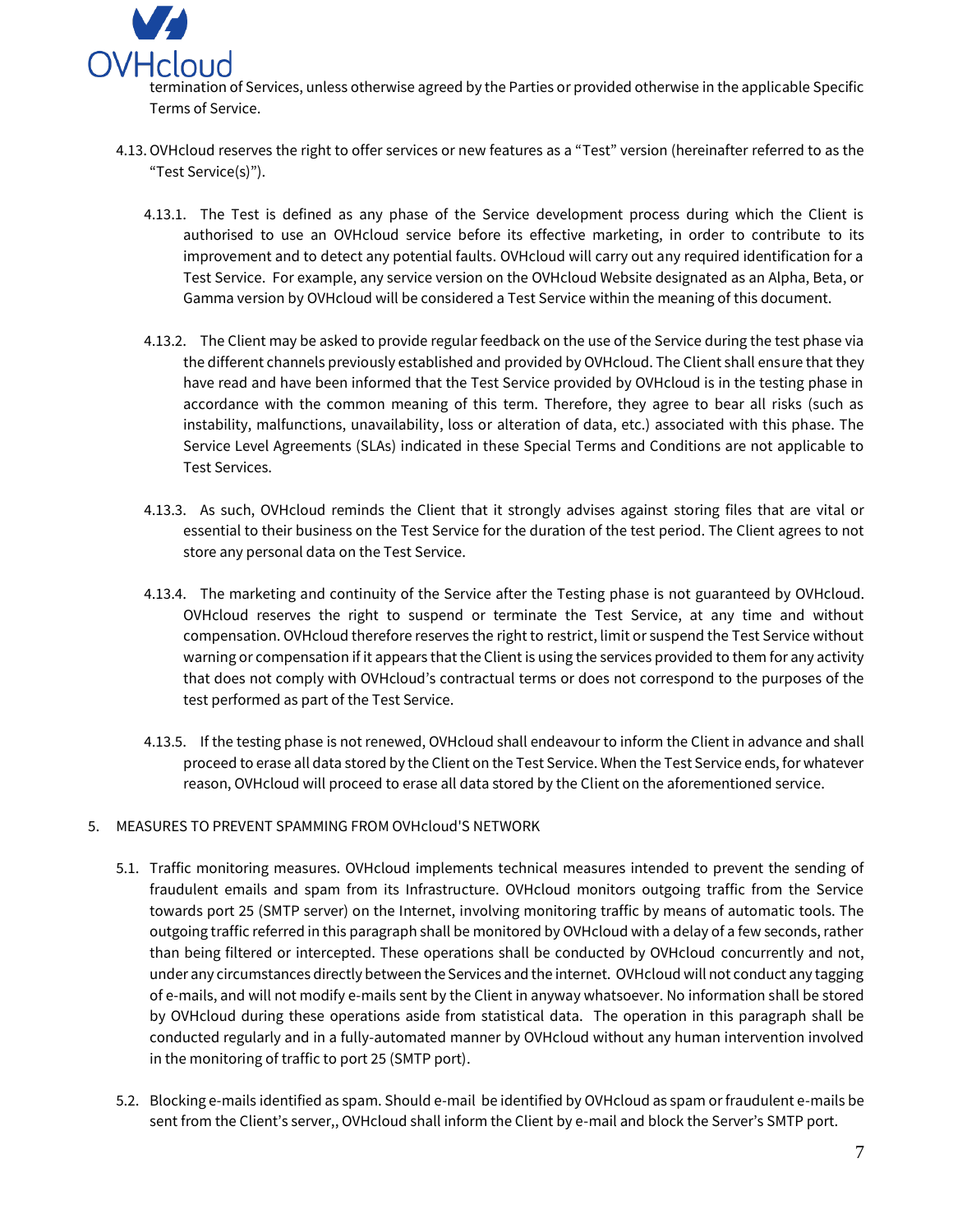

- 5.3. Unblocking conditions. The Client may request the unblocking of the SMTP port through the Management Interface. Any new e-mail identified as spam will entail a new blocking of the SMTP port by OVHcloud for a longer period of time determined at OVH's reasonable discretion. Upon the third SMTP blocking, OVHcloud reserves the right to deny any further request to unblock the SMTP port.
- 5.4. Data. OVHcloud does not keep any copy of e-mails sent from the Service's SMTP port, even when they are identified as spam.
- 6. MITIGATION (protection against DOS and DDoS attacks)
	- 6.1. **Protection Measures.** OVHcloud implements protection against DOS and DDoS-type (Distributed Denial of Service) hacking attempts if these attacks are considered to be serious enough by OVHcloud to justify such protection. In implementing such protection, OVHcloud shall use reasonable endeavors to ensure that the operation of the Client's Services is maintained throughout the duration of a DOS or DDoS attack. These measures involve monitoring the traffic sent to the Client's Services from outside OVHcloud's network. Traffic identified as illegitimate shall then be rejected by OVHcloud prior to reaching the Client's Infrastructure, thus allowing legitimate users to access the applications offered by the Client in spite of the attack.
	- 6.2. **Scope of the protection.** The protection measures outlined in this article shall not apply in the case of attacks such as SQL injection, brute-force, abuse of security vulnerabilities, or attacks of a similar nature to the latter. Given the high technicality of the measures, OVHcloud responsibility is limited to provide reasonable endeavors and certain attacks may not be detected by the protection measures implemented by OVHcloud. The Infrastructure and the Service may be temporarily suspended and unavailable. Given the nature of a potential DOS or DDoS attack and their complexity, OVHcloud may implement different levels of traffic protection in order to preserve its Infrastructure and the Services.
	- 6.3. **Detection of the attack.** The mitigation of a DOS or DDoS attack is activated only upon detection of the attack by OVHcloud. Thus, until the mitigation is activated, the Service will face the attack directly, which may lead to the temporary unavailability of the Service. Mitigation is activated for an undefined period of time and automatically deactivated once the attack and illegitimate traffic have ended. While mitigation is activated, OVHcloud does not guarantee the accessibility of the Client's applications but it shall endeavour to limit the impact of a DOS or DDOS attack on the Client's Services and on OVHcloud's Infrastructure. If, in spite of the activation of mitigation, a DOS or DDOS attack is of such a nature as to adversely affect the integrity of OVHcloud's Infrastructure or the infrastructure of the other OVHcloud clients, OVHcloud will strengthen its protection measures which may lead to the deterioration of the Client's Services or impacting its availability for which OVHcloud shall not be liable. All or part of the traffic generated by the attack may not be detected by OVHcloud and may therefore impact Client's Services.
	- 6.4. **Client's configuration. T**he effectiveness of the mitigation depends also on the appropriate configuration of the Client's Services. In this regard, the Client must ensure that it has the adequate resources to administer the configuration of the Client's Services properly. The Client shall be solely responsible for ensuring it secures its Services, implementing security tools (firewall, etc.), periodically updating their system, backing up their data and for ensuring the security of their software (scripts, codes etc.).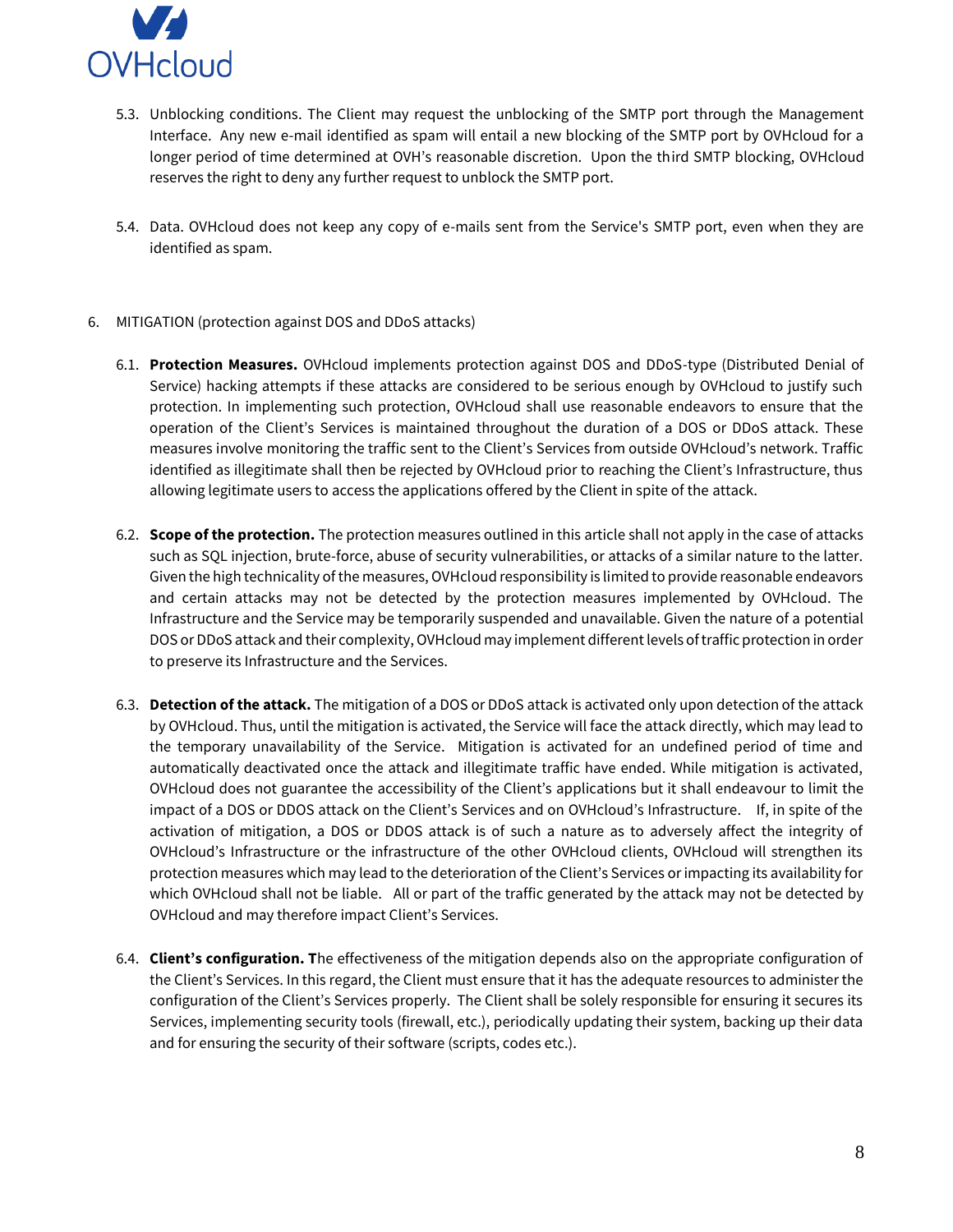

- 7.1. The Client acknowledges and agrees that OVHcloud makes not warranty with regard to the performance of the Services to the Client. However, OVHcloud undertakes to exercise all reasonable care and attention so as to provide a quality service in accordance with the Agreement and the professional standards applicable in the area of the Services at the time of the Agreement.
- 7.2. Therefore, OVHcloud undertakes to:
	- provide the Client with Services that are consistent with the agreed specifications;
	- keep the infrastructure of dedicated services ("**Infrastructure**") in working condition, by replacing any defective parts within the time limits specified under this Agreement;
	- ensure that the Infrastructure provided to the Client complies with the physical safety rules set out in this Agreement;
		- use qualified staff with the skills required to perform the Services for which they are responsible;
	- . inform the Client of any event which has been brought to its attention and, which may affect, totally or partially, the performance and/or the continuity of Services.
- 7.3. Subject to compliance by the Client with its obligations under this Agreement, the Client acknowledges and agrees that OVHcloud has an obligation of achieving results only with regard to the services levels relating to Infrastructure availability and responses time. Otherwise OVHCLOUD will only use its reasonable endeavours in providing the Services in accordance with the professional standards in the industry at the time of the Agreement.
- 7.4. For any operation which requires an interruption of the Infrastructure and/or Services run, and which might have an adverse impact on the Client, OVHcloud will inform the Client beforehand so that the Client can make the necessary arrangements. However, in case of emergency, OVHcloud reserves the right to intervene without prior notice even if this causes the Infrastructure and/or Services to become unavailable. In this instance OVHCLOUD undertakes to communicate, in the shortest time possible, the nature of the operation and the estimated duration of unavailability to the Client. OVHCLOUD will make every reasonable effort to reduce the length of the interruption.
- 7.5. OVHcloud shall not be liable on any grounds whatsoever to the extent permitted by law for any direct, indirect, secondary or consequential loss or loss of income in the circumstances described below:

If the performance of this Agreement, or of any of OVH's obligations under such Agreement, is barred, limited or disrupted due to a fire, an explosion, a failure in the transmission networks, the collapse of the facilities, an epidemic, an earthquake, a flood, a power failure, a war, an embargo, a statute, an injunction, a request or demand from a government, a strike, a boycott, a withdrawal of authorization from the telecommunications operator, or any other circumstances beyond OVH's reasonable control ("**Force Majeure**" event), then OVH, subject to a prompt notice to the Client, shall be relieved from performing his/its obligations within the limits of this inability to act, limitation or disruption, and the Client shall be likewise relieved from performing his/its obligations to the extent that his/its obligations pertain to the performance of the obligations thus barred, limited or disrupted, subject to such party thus affected using its best efforts to avoid or mitigate such failure to perform and to both parties acting promptly once such causes cease to exist or are eliminated. The party affected by a Force Majeure event shall keep the other party informed on a regular basis via electronic mail regarding the prognosis of eliminating such Force Majeure event or of recovering from it.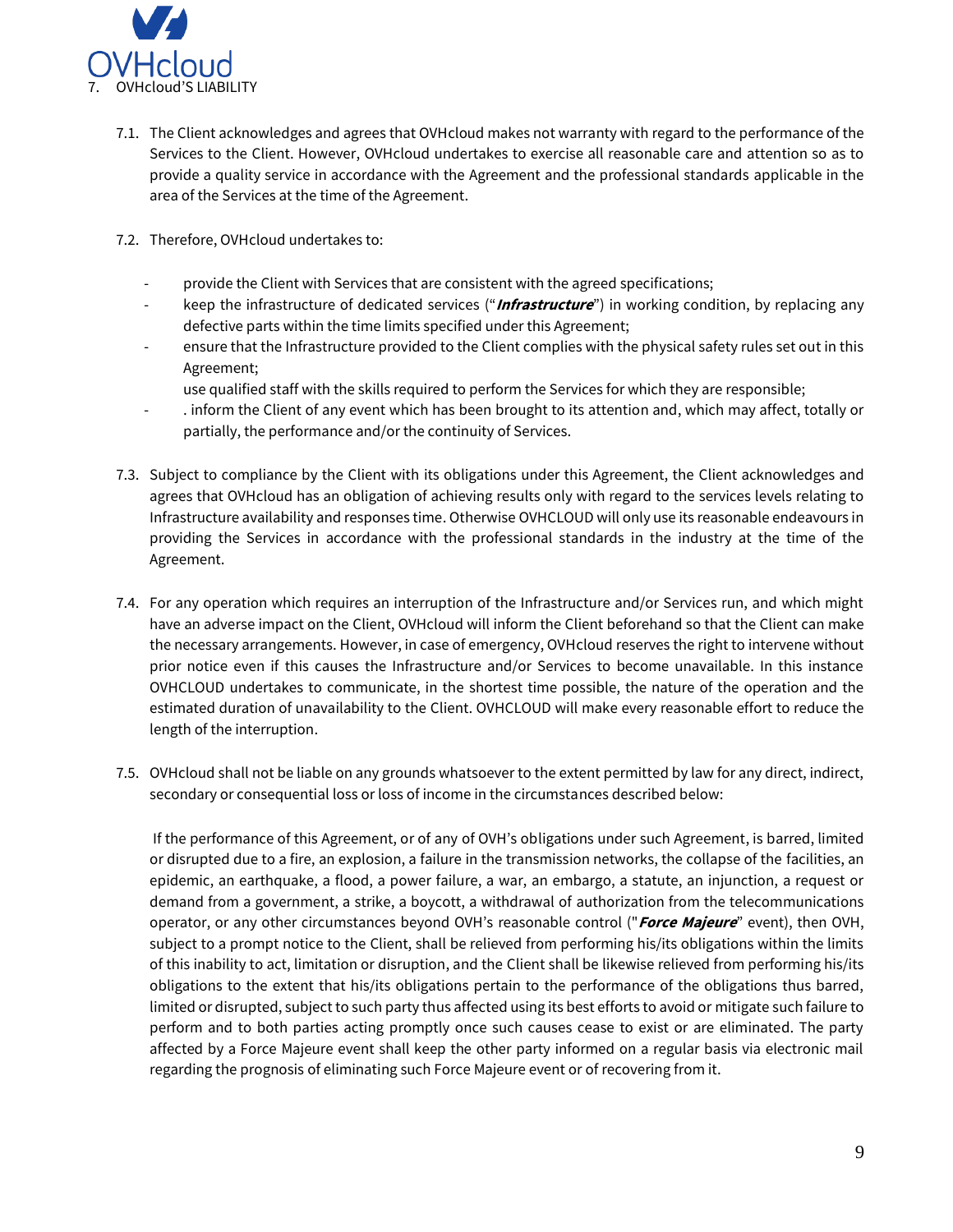

ould the effects of this Force Majeure last more than thirty (30) days, as of the date of notice regarding such event from one party to the other, the Agreement may be terminated as a matter of right, at the request of one of the parties, without any right to compensation for either of them.

- 7.6. OVHcloud shall not be liable for any direct, indirect, secondary or consequential loss, any lost profits, or any special, indirect, consequential, incidental or punitive damages incurred by the Client(or by his/its own Clients) which the Client causes by its own fault including but not limited to:
- a deterioration of the application;
- the misuse of the terminals by the Client or by his/its Clients, a fault, negligence, omission or failure on either his/its part or his/its Clients, or non-compliance with the instructions relating to the Services available online or with the advice given by OVH;
- the disclosure or illegal use of the password confidentially given to the Client;
- fault, negligence or omission of any third party over whom OVHcloud has no control or supervision power;
- a request for a temporary or permanent interruption of the Services from a relevant administrative or judicial authority, or upon notice from a third party; or
- the total or partial destruction of information transmitted or stored resulting from errors directly or indirectly attributable to the Client.
- 7.7. The Client acknowledges that OVHcloud authorizes other Services users to install their websites and servers in his/its facilities. OVHcloud shall use its best endeavours to protect the Client's data so as to prevent other OVH's Clients (or Clients of OVHcloud other Clients) from accessing the data. However, OVHCLOUD shall not be liable in any way whatsoever for damages, costs or losses incurred by the Client (or by his/its own Clients) and caused by another Services user's act, material or failure to act.
- 7.8. OVHcloud's liability in contract, in tort (including negligence) or by statute, or otherwise, to the Client (or his/its own Clients), concerning performance or non-performance, as applicable, of any obligation created under this Agreement, with regard to any claim, shall be limited and shall not, in the aggregate, exceed the total fees paid by the Client to OVHcloud under this Agreement in the six (6) month period immediately preceding the date on which the claim arose. More generally, the Client agrees to indemnify, defend and hold OVHcloud and its employees, agents, officers, and directors harmless against any and all claims, costs, suits, and damages, including legal fees arising out of the Client's Clients, including claims, damages, and liabilities, or occurrences of property damage, excluding any claims or liabilities arising out of the sole gross negligence or willful misconduct of OVHCLOUD or its employees.
- 7.9. The terms in this Agreement that exclude or limit OVHcloud's liability will apply only to the extent permitted by law. Provisions of the *Competition and Consumer Act 2010* (Cth) (as amended) and other statutes from time to time in force cannot be excluded, restricted or modified or can only be restricted or modified to a limited extent. This Agreement must be read and construed subject to any statutory provisions. If any such statutory provisions apply, then to the extent to which OVHCLOUD is entitled to do so, its liability under those statutory provisions will be limited at its option to either: (i) supplying the Services again or (ii) paying for the cost of supplying the Services again.
- 7.10. In no event shall OVHcloud be liable for any lost profits, or any special, indirect, consequential, incidental or punitive damages.
- 7.11. OVHcloud DISCLAIMS ALL WARRANTIES, EXPRESS OR IMPLIED, WITH RESPECT TO THE SERVICES PROVIDED TO THE CLIENT. THE CLIENT ACKNOWLEDGES THAT OVHcloud, ITS GROUP MEMBERS, AND THEIR RESPONSIBLE DIRECTORS, OFFICERS, EMPLOYEES, AGENTS AND SUPPLIERS SHALL NOT BE LIABLE FOR DAMAGES RESULTING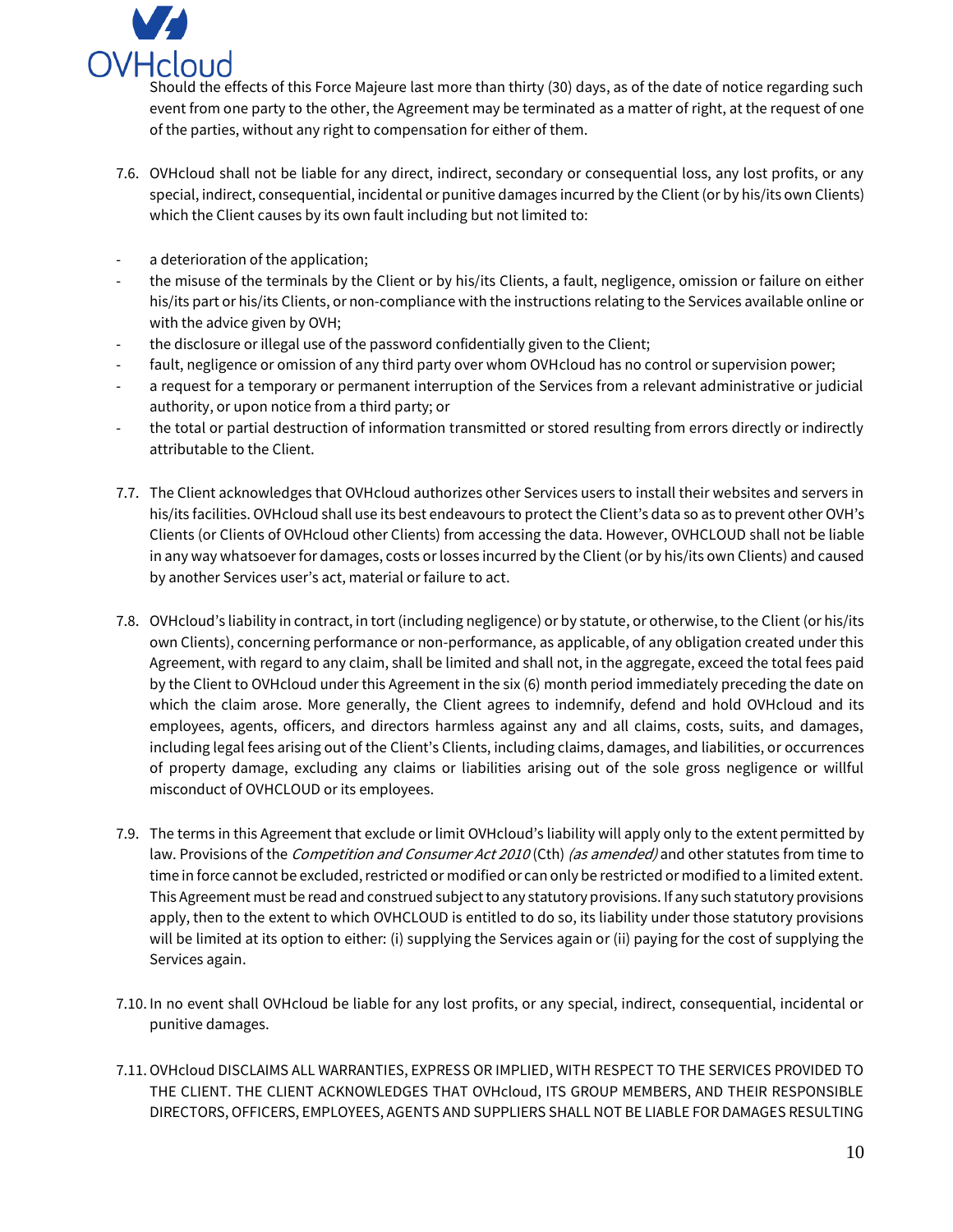

INDIRECTLY FROM THE CONTRACT EXCEPT FOR ANY DIRECT CONSEQUENCES CAUSED BY THE PERSONAL FAULT OF OVHcloud OR ITS REPRESENTATIVES. THIS SECTION SHALL SURVIVE THE EXPIRATION OR TERMINATION OF THIS AGREEMENT.

7.12. The Client is aware and acknowledges that OVHCLOUD does not offer any backup for the Client's hosted data. It is therefore the Client's sole responsibility to take all required steps in order to back up his/its data in the event of a loss or deterioration of such data for any reason whatsoever, including reasons not explicitly mentioned hereunder.

## 8. CLIENT'S OBLIGATIONS AND LIABILITIES

- 8.1. The Client warranties OVHcloud that he/it is entitled to enter into this Agreement. Therefore, the Client agrees to use his/its power, authority and capabilities to enter into this Agreement and perform his/its obligations as provided hereunder.
- 8.2. The Client is solely and exclusively responsible for the passwords that are required in order to use the Services. Therefore:
	- OVHcloud is not responsible for the illegal or fraudulent use of passwords made available to the Client. The passwords provided are considered confidential. The Client shall be solely liable, at the exclusion of OVHcloud, in the event of any suspicion that the passwords provided have been disclosed, whether intentionally or not;
	- OVHcloud is entitled to assume that anyone who accesses the Client Account or Service using the Client's password does so by the Client's authority. and
	- the Client alone shall bear all the consequences of a malfunction of the Service or transfer of data, including to an overseas entity, resulting from the use by his/its staff or by any other person to whom the Client has provided his/its password(s). The Client shall also bear all the consequences resulting from the loss of such password(s).
- 8.3. The Client hereby agrees to comply with all legal and regulatory requirements in force, and, more specifically, with those pertaining to software, files, freedom and intellectual property, as well as the rights of third parties. The Client also agrees to take out all required insurance policies from a reputable and solvent insurer, in order to cover all damages attributable to the Client in connection with this Agreement or the performance thereof.
- 8.4. The Client hereby agrees to inform OVHcloud within 48 hours of any changes in his/its situation having an impact on his/its Client Account, and within 24 hours, of any lost passwords.
- 8.5. Whenever contacting OVHcloud, the Client agrees to clearly describe his/its request in compliance with the terms of use.

## 9. TECHNICAL SUPPORT

- 9.1. Tools and Documentation provided by OVHcloud
	- 9.1.1. OVHcloud makes available to the Client a set of tools and documentations which are accessible at OVHcloud website.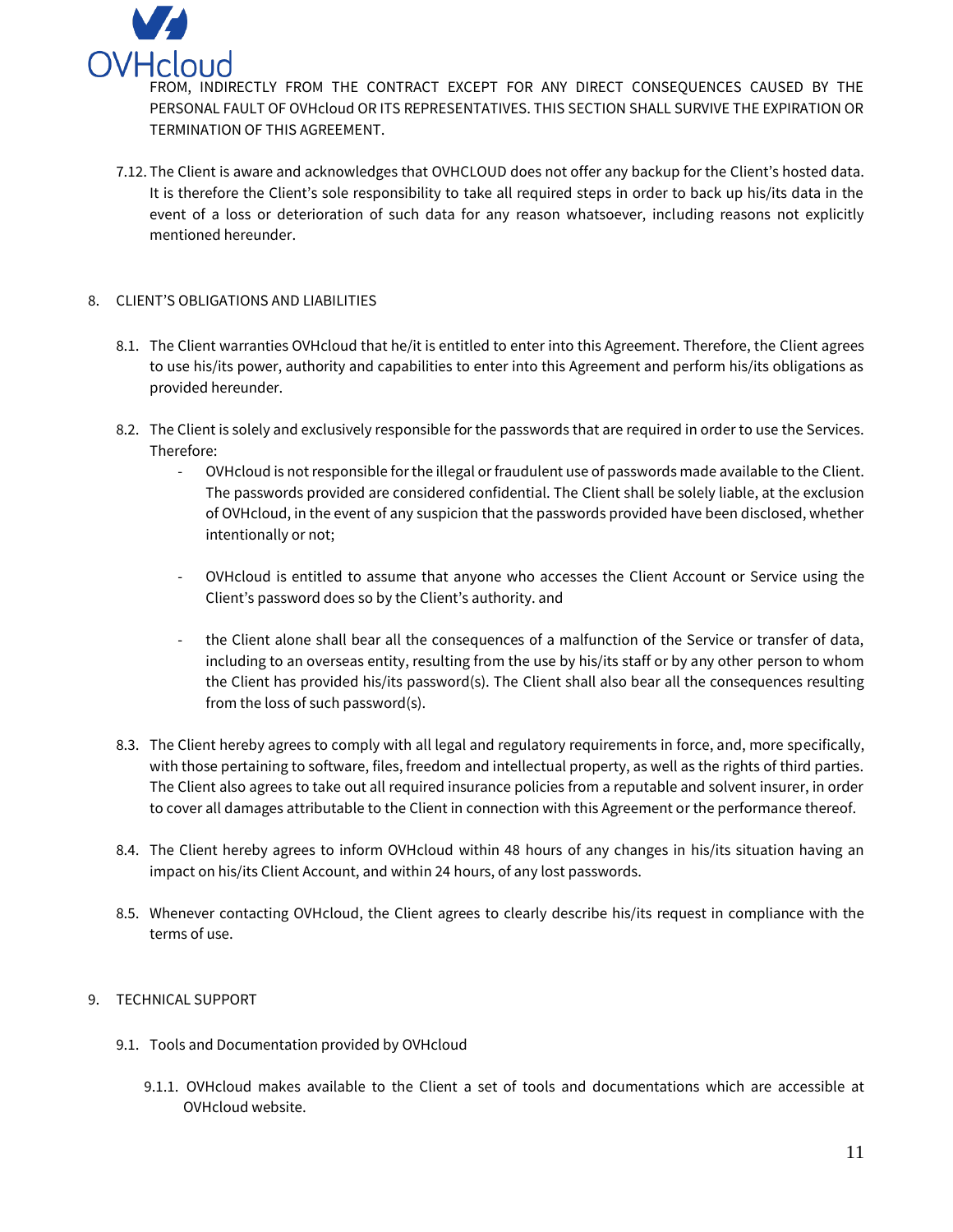

This page also includes contact information to reach the OVHCLOUD staff.

9.1.3. On the same page, OVHcloud makes available to its Client:

- a set of documentation and technical guides, designed to provide a better understanding and an easier use of the Services ("Documentation");
- communication tools to find out about the condition of OVH's facilities;
- interfaces to view OVH's network and Infrastructure in real time;
- contact information to reach OVH's Technical Support;
- an Incident Reporting Form (available on OVH's website) to be sent by the Client to OVHCLOUD in the occurrence of and Incident; and
- the Facilities Management's contact information to obtain complementary services (facilities management, specific intervention etc.) which will be charged separately to the Client.
- 9.1.4. Preliminary checks: In the event of Services malfunction ("Malfunction"), it is the Client's responsibility to consult the Documentation and perform the technical tests suggested by OVHCLOUD in the contact tools available at OVHcloud Websit[e.](https://www.ovh.com/au/support/) If the Malfunction problem encountered persists, the Client shall have the responsibility of reporting the Incident to OVHCLOUD in accordance with the Incident Reporting procedure.
- 9.2. Incident Reporting Procedure
	- 9.2.1. In order to report an Incident, the Client shall complete the Incident Reporting Form designed for such purpose on the website, then go to the Client's Management Interface where earlier tickets of electronic exchanges between the Client and OVHCLOUD may be found.
	- 9.2.2. The Client shall complete the Incident Reporting Form and attempt to provide as much information as possible on the problem encountered to help with the Diagnostic.
	- 9.2.3. By filing an Incident Reporting Form, the Client acknowledges and agrees that he/it expressly authorizes OVHCLOUD and its staff to connect to the Client's Services and to perform any operation required in connection with the Diagnostic, with respect to both the hardware and the software. OVHCLOUD reserves the right to reject any intervention in this regard if OVHCLOUD notices in its research work that the Client uses the Services in breach of OVH's General and Specific Terms and Conditions or of laws and regulations in force.
	- 9.2.4. Therefore, OVHCLOUD cannot be held liable for its intervention following the lodging by the Client of an Incident Reporting Form.
- 9.3. Incident Takeover and Development of Diagnostic
	- 9.3.1. OVHCLOUD shall, in connection with the Incident reporting procedure, carry out a Diagnostic in order to determine the origin and cause of the Malfunction. If, during the Diagnostic process, OVHCLOUD concludes that the Malfunction is an Incident, namely that it is a problem under the responsibility of OVH, the costs related to the Diagnostic process shall be entirely borne by OVH, in compliance with the Agreement terms and conditions applicable to the Service.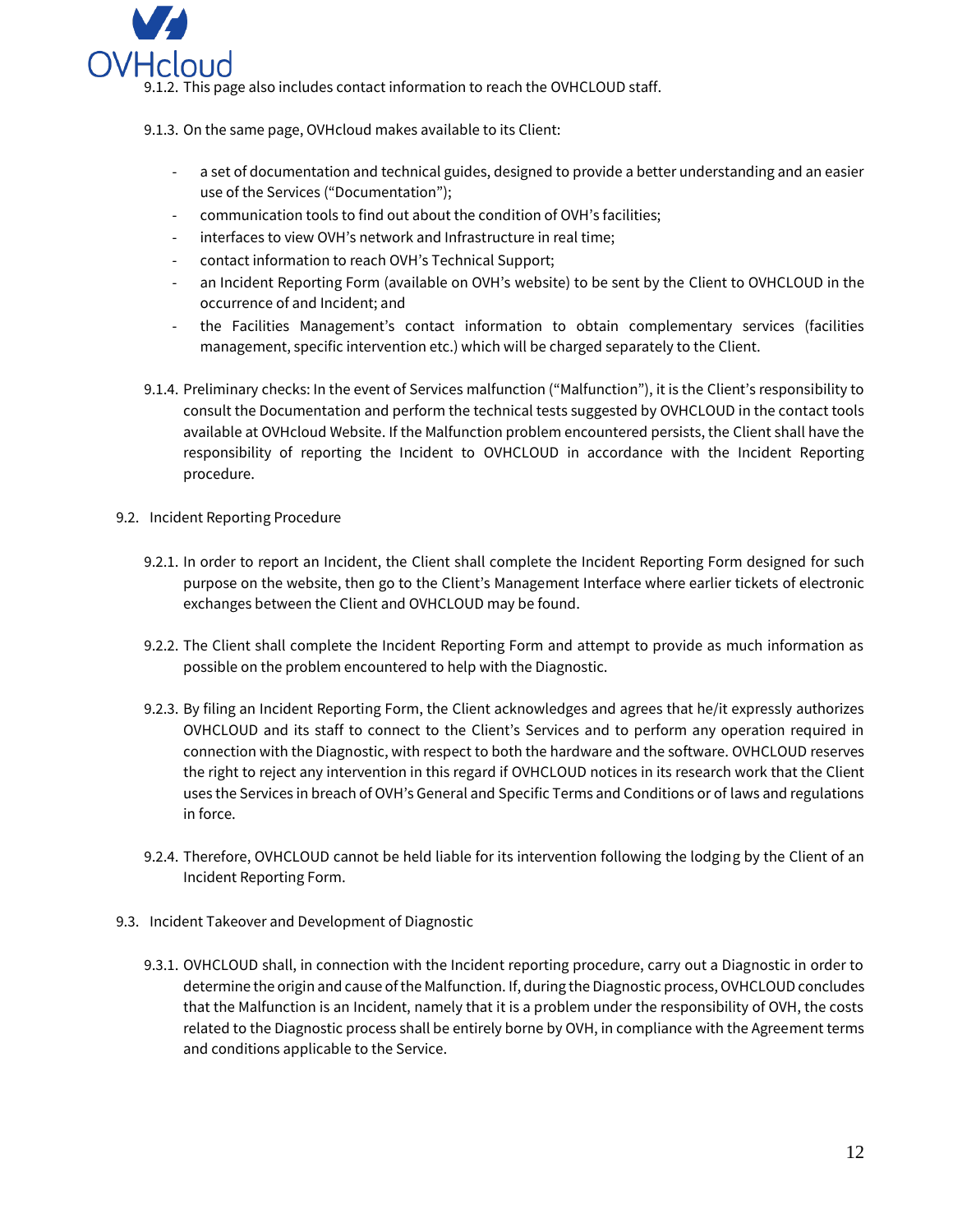

- The Client agrees to avoid using the Technical Support service in an excessive manner. OVHCLOUD reserves the right to refuse to respond to a Client's claim if the Client's behaviour or the frequency of claims is likely to disrupt the normal operation of the Technical Support service.
- 9.3.3. Resolution of Malfunction
- 9.3.4. At the end of the Diagnostic, OVHCLOUD shall inform the Client the cause of the Malfunction and indicate which technical solutions will be used to resolve the Incident.
- 9.3.5. OVHCLOUD agree to use reasonable endeavours and commercially reasonable best practices when carrying out the Diagnostic but makes no warranties as to the outcome of the Diagnostic or resolution of the Malfunction.
- 9.3.6. Any advice recommendation, information, assistance or service given by OVHCLOUD in relation to the Services is given in good faith and is believed to be accurate, appropriate and reliable at the time it is given, but it is provided without any warranty of accuracy, appropriateness or reliability and OVHCLOUD does not accept any liability or reliability for any loss suffered from your reliance on such advice, recommendation, information, assistance or service.

### 10. TERM AND PAYMENT OF THE SERVICES

#### 10.1. Term

- 10.1.1. The Agreement is concluded for a minimum term of one (1) full calendar month (i.e. the first day of the month at 00:00:00 to the last day of the month at 23:59:59) ("Term"). The Client defines the initial Term when they place his/its order. By default and unless the Client modifies the duration of the Term, the Term will be automatically renewed for an identical period.
- 10.1.2. The first billing month is calculated on a pro rata basis from the date of Services delivery to the last day of the same month.
- 10.1.3. Unless the Client provides written notice in accordance with this Agreement of the termination of the Services before the 20th of the relevant month, the Term will be automatically renewed.
- 10.1.4. Unless during the first month of subscription, the Client can modify the duration of the Term directly from his/its management interface. However, amendment of the duration of the Term must be made before the 20th of the month in order for it to take effect on the following month.

#### 10.2. Payment

10.2.1. Prices are as published on OVHcloud's web site or otherwise notified to the Client. OVHcloud may vary charges for new Services at any time. Pricing changes are immediately applicable to any new Orders. For Services in use at the time of an increase in their price, the Client shall be informed of the change by email at least thirty (30) calendar days in advance. In such a case and to the extent permitted by th laws, the Client has the right to terminate without penalty the impacted Services within seven (7) calendar days upon the notification of the said price increase. Such termination shall be notified by registered letter with acknowledgement of receipt or through a specific form provided in the Management Interface. In the absence of said termination, the Client shall be deemed to have accepted the new prices. The aforementioned termination right is not applicable in case of price increase due to unpredictable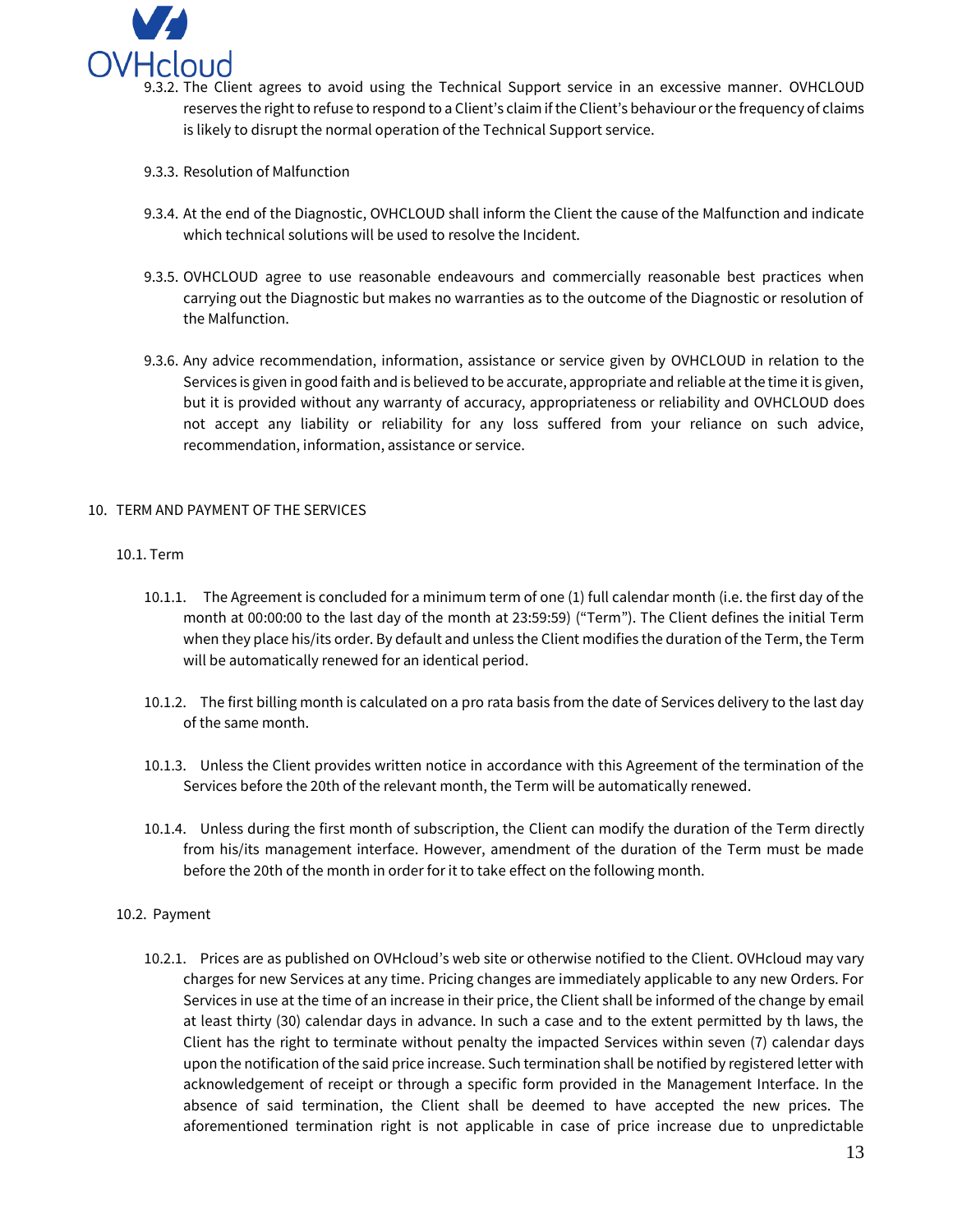

circumstances making the execution excessively expensive for OVHcloud, which had not agreed to assume the risk.

- 10.2.2. The Client must assign one of the automatic payment methods accepted by OVH, to their Client Account.
- 10.2.3. OVHCLOUD informs the Client that some payment methods may need prior validation before they can be enabled in the Client's management interface.
- 10.2.4. When the invoice is issued, OVHcloud will debit the amount in question in accordance with the payment method which is registered under the Client Account.
- 10.2.5. If paying for new Services by direct debit, the Client accepts that the first payment will come into effect eight (8) days after OVHcloud has issued the invoice. Subsequent payments to renew the Services will come into effect six (6) days after the invoice for Service renewal is issued.
- 10.2.6. It is the Client's responsibility to keep their payment method up to date and to ensure that there are sufficient funds available on his/its bank card to avoid any failure to pay by the due date, throughout the Agreement. To the extent permitted by the laws, the Client remains liable to settle the price in its entirety. Consequently, (i) the Client shall have no claim to any reimbursement resulting from the non-use, the partial-use, suspension or cessation of the use of Services before the end of the Period of Use and (2) in the event of split payment(s) (e.g. monthly, yearly installments), the Client remains liable to settle the price in its entirety for the whole of the commitment period subscribed to at the time of the Order. Those provisions is without prejudice to the Client's right to engage OVHcloud's liability in accordance with article "Liability" hereafter in case such situation results from OVHcloud's failure to fulfil its obligations.
- 10.2.7. If an invoice is not settled within 7 days of issue, the Services shall be automatically suspended. If the sum due is not settled in full by 5.pm of the fifth (5) day following the suspension of the Services, the Services will be permanently withdrawn.

#### 11. TERMINATION, LIMITATION AND SUSPENSION OF SERVICES

11.1. Termination of the Services at any time: The Client can terminate the Services at any time by using his/its management Interface. In this instance, the Client shall not be entitled to a refund by OVHCLOUD of sums already paid pursuant section 10.2.6 of this agreement.

Any termination request made before the 20th of the month will be effective at the end of the same month. Beyond the first month of subscription, any cancellation request made from the 20th day of the month will be effective only at the end of the subsequent renewal Term.

- 11.2. Force Majeure: In the case of a Force Majeure event, as defined in this Agreement, lasting more than 30 days, either party may terminate the Agreement without any indemnity.
- 11.3. Breach of this Agreement: In all other cases, where either party fails to meet its obligations to the other under this Agreement and, having been notified in writing of such failure, does not remedy the breach within 7 days of either an email being sent by the affected party giving notice of the breach in question, or any other form of valid notification by the said party, the Contract will be automatically terminated by law, without prejudice to any eventual damages claimed from the party in breach.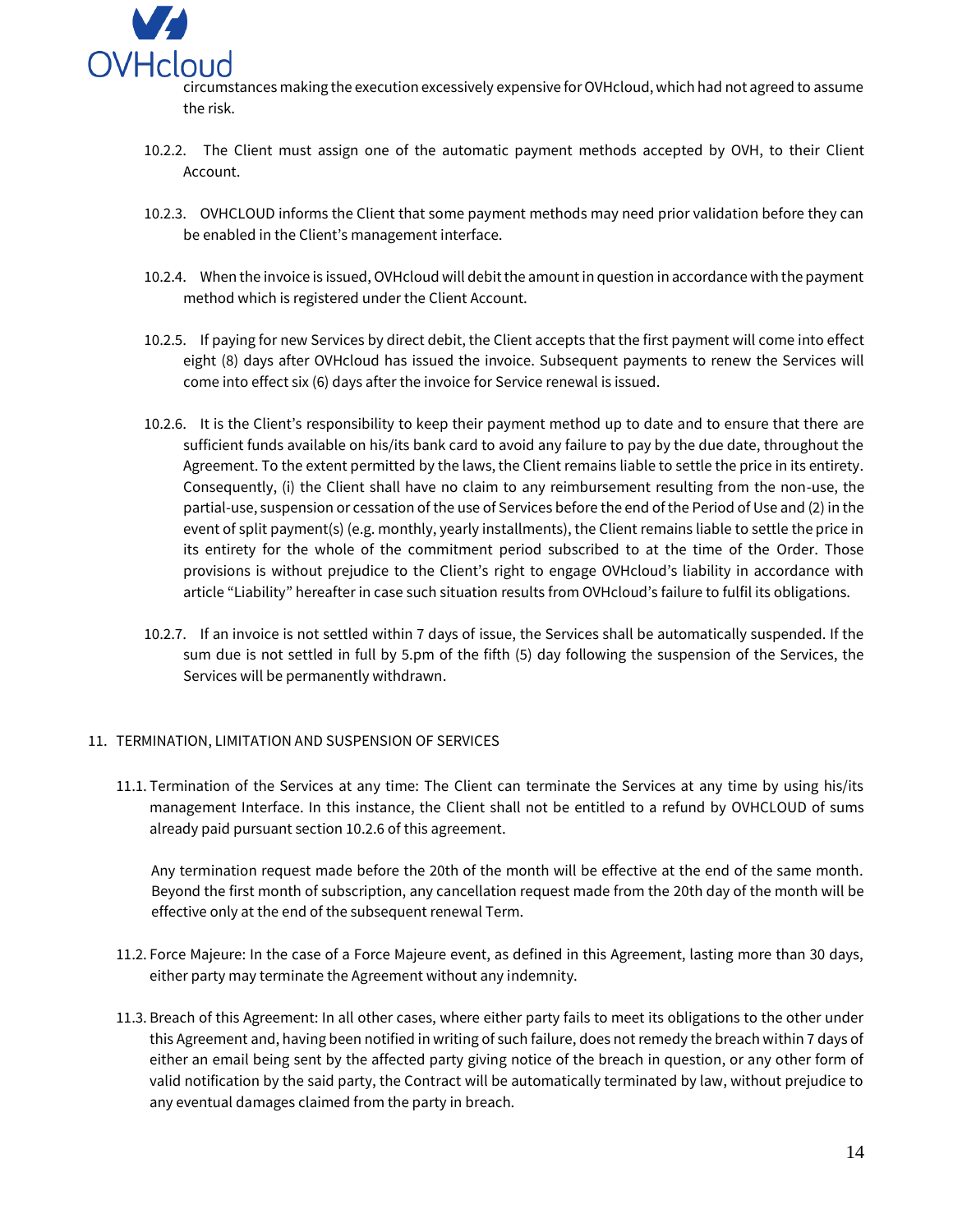

date of notification of any letter comprising the breach in question will be the date of the postmark, at the time of the first presentation of the letter.

- 11.5. 7.4. Interruption of Services: OVHCLOUD reserves the right to interrupt the Client's Services if these Services present a threat to the continued security and stability of the Infrastructure. As far as is possible, OVHCLOUD will inform the Client in advance.
- 11.6. Technical Intervention: If necessary, OVHCLOUD reserves the right to interrupt the Services to perform a technical intervention in order to improve its operation or to undertake any maintenance.
- 11.7. Discontinue the Services: without prejudice to the above provisions, OVHCLOUD reserves the right to discontinue the Client's Services in the case of:
- non-compliance by the Client to OVH's Special and General Terms and Conditions;
- the contact information in the Client's Account seems to be false, inaccurate or out of date.
- Non-payment by the Client: OVHCLOUD reserve the right to suspend or terminate the Client's Services in accordance with clause of this Agreement below.
- Deletion of the data: Either at the end of the Term of the Services or at the termination of the Agreement, for any reason whatsoever, OVHCLOUD shall entirely delete all the files on the Client's Services. Therefore, the Client acknowledges and agrees that it is his/its sole responsibility to either retrieve his/its data or transfer the data to another services provider. In the event that the Client has not organised the transfer of the data prior to the termination of the Services, OVHCLOUD will not be liable on any grounds whatsoever for having destroyed the data.
- 11.8. Breach by the Client of his/its obligations as defined in this Agreement, including all activities specifically barred while using OVHCLOUD Services and/or any content specifically barred when using OVHCLOUD Services, and/or likely to result in civil and/or criminal liability and/or likely to adversely affect a third party's rights, shall give rise to OVH's right to immediately cut off the cable and/or interrupt the Client's Services, without any prior notice, and to immediately terminate the Agreement, as of right, without prejudice to any other damages OVHCLOUD may have a right to claim.
- 11.9. OVHcloud reserves the right to restrict, limit or suspend its services without prior notice nor indemnity if it appears that the Client uses the Services provided for any activity which breaches the terms and conditions of the Agreement with OVHcloud or the Services objectives. The Service may also be restricted, limited or suspended when the specific terms and conditions applicable to a type of Service offered by OVHCLOUD provide for such sanctions in the event of a breach.
- 11.10. The restriction, limitation or suspension measures shall always be taken by OVHCLOUD in accordance with the seriousness or recurrence of the breach(es), and shall be based on the nature of such breach(es).
- 11.11. The Client agrees in advance that OVHCLOUD is fully entitled to restrict, limit or suspend the Services if OVHCLOUD receives a notice in that regard from any relevant administrative, arbitral or judicial authority, in compliance with the laws and regulations in force.
- 11.12. Either Party may terminate the Agreement, as of right and without indemnity, in the case of a Force Majeure event lasting more than thirty (30) days.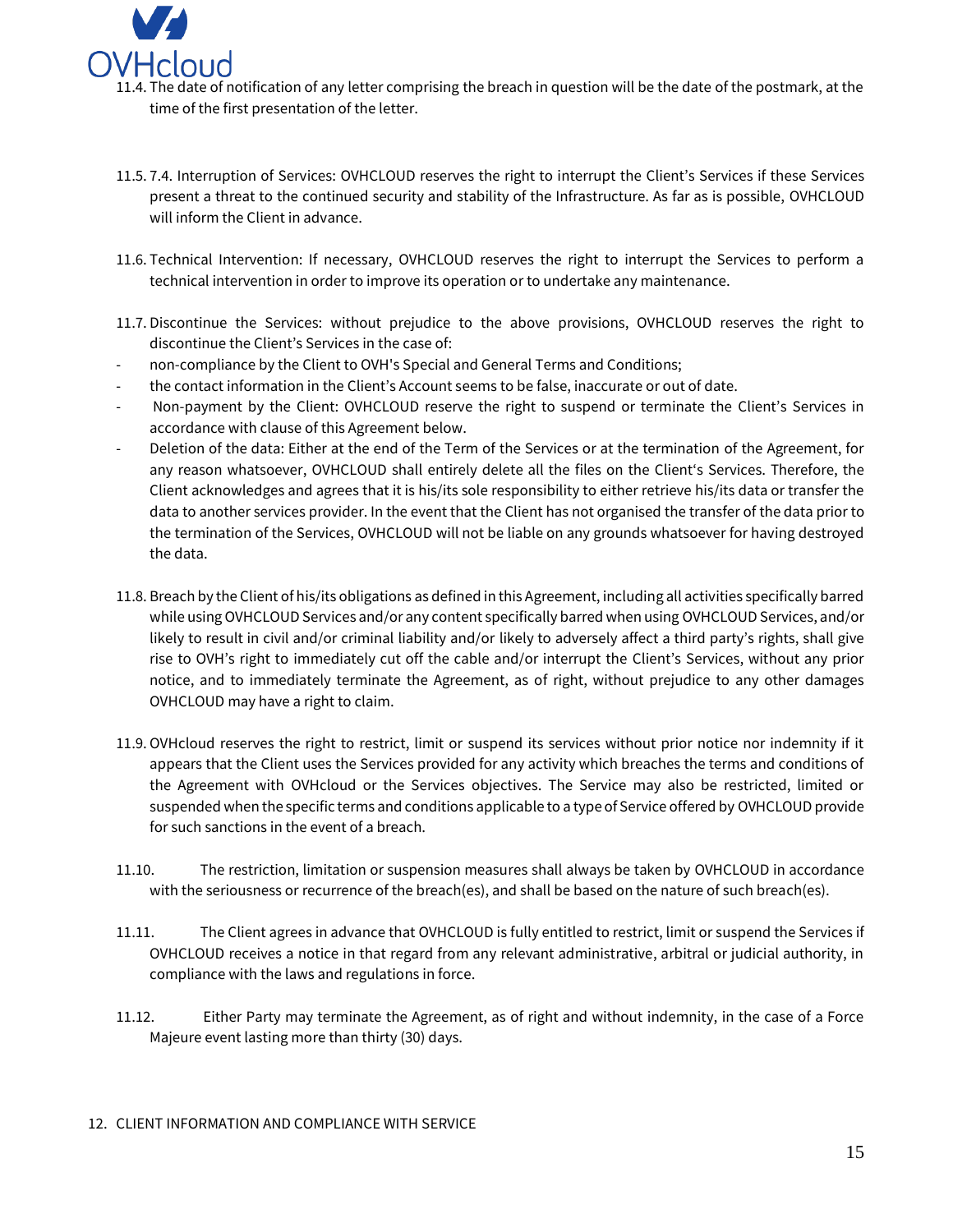

- 12.1. The Client acknowledges that he/it has checked the suitability of the material and the Services to his/its needs and has received from OVHCLOUD all the information and advice needed to knowingly enter into this Agreement.
- 12.2. OVHCLOUD reserves the right to monitor compliance with the Services terms of use.

#### 13. WAIVER OR VARIATION

- 13.1. A party's failure or delay to exercise a power or right under this agreement and/or tolerates the breach by the other party of any of the obligations hereunder does not operate as a waiver of that power or right.
- 13.2. The exercise of a power or right does not preclude:
- its future exercise; or
- the exercise of any other power or right.
- The variation or waiver of a provision of this Agreement or a party's consent to a departure from a provision by another party will be ineffective unless in writing executed by the parties.

### 14. PERSONAL DATA

- 14.1. Transborder data flow: The Client acknowledges and agrees that his/its personal data may be stored, handled and transferred by OVHCLOUD to its affiliates which can be located overseas and who shall only have access to such data in order to perform essential functions in the provision of the Services, all in strict compliance with the Client's privacy rights.
- 14.2. Therefore, the Client allows OVHCLOUD to provide the Client's personal information to any of OVH's affiliates and suppliers (or their suppliers) who are responsible for providing the Services. The Client acknowledges and agrees that:
- 11.2.1. OVH's Infrastructure is not only located in Australia and therefore some Client's personal information and data may be transmitted to and stored overseas;
- 11.2.2. OVHCLOUD uses its reasonable endeavours for the suppliers within the Infrastructure have reasonable privacy laws and that the confidentiality of the Client's information is preserved. However, other countries may not have same level of privacy laws which are the equivalent to, or as comprehensive as, the privacy laws in Australia;
- 11.2.3. A third party recipient of your personal information may in turn transmit that information to another country in the course of providing the Services;
- 11.2.4. OVHCLOUD cannot control how its suppliers (or their suppliers) will use, store and disclose the Client's personal information and data.
- 14.3. OVHCLOUD shall ensure that all private information obtained from the Client is managed in accordance with OVH's Privacy Policy, which is available on OVH's site.
- 14.4. Although OVHCLOUD shall destroy the entire Client's data at the termination of the Agreement, OVHCLOUD reminds the Client that, while providing the Services to the Client, OVHCLOUD may keep some of the Client's personal data in compliance with its regulatory and judicial obligations.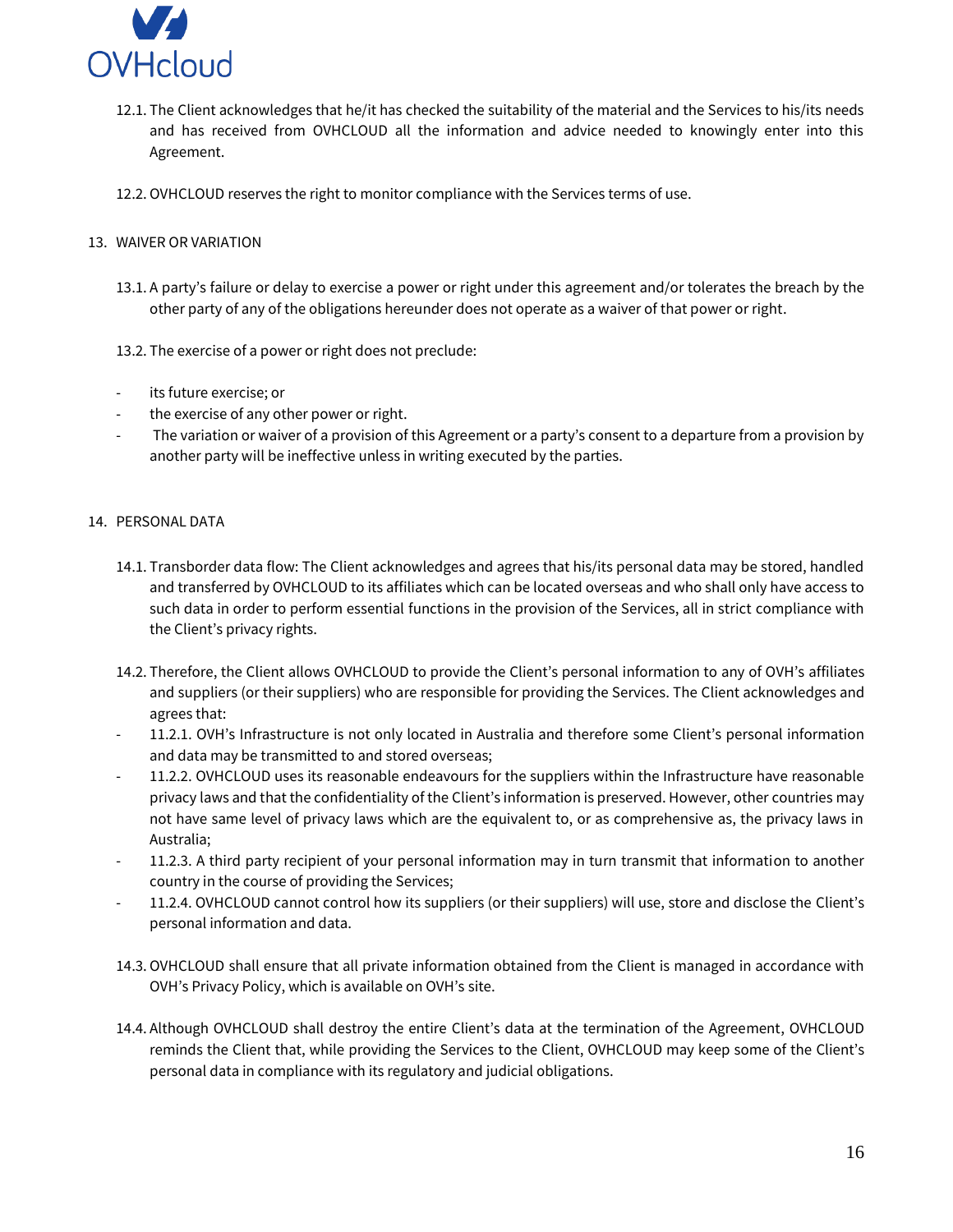

- 14.5. Information such as "last name, first name, mailing address, e-mail address, phone numbers, and IP connection addresses" shall be kept by OVHCLOUD during the entire term of the Agreement and up to twelve (12) months after the expiration of the Service.
- 14.6. The data transmitted by the Client shall be kept as long as deemed necessary for evidence purposes. Except as otherwise provided in the Specific Terms and Conditions, OVHCLOUD shall not disclose nor sell the Client's personal data.
- 14.7. The Client also acknowledges that OVHCLOUD may communicate the Client's information at the request of administrative, regulatory or judicial authorities.

### 15. AMENDMENTS

- 15.1. The General and Specific Terms and Conditions online prevail over the printed General and Specific Terms and Conditions. The Client agrees that OVHCLOUD may, as of right, introduce changes to the Services simply by informing the Client through an online notice and/or by amending its General Terms and Conditions online.
- 15.2. OVHcloud may, at any time and by right, amend the Terms of Service in effect. Such amendments are immediately applicable to every new Orders. About those Services in use, the Client shall be notified via email or through its Management Interface of any amendment to the Terms of Service in effect. Changes to the Terms of Service are in effect within thirty (30) calendar days from the date the aforementioned notification is sent. Notwithstanding the foregoing, any change to Third Party Product Terms of Use and any implementation of a new regulation may be immediately applicable to the extent OVHcloud does not control such events. Subject to conditions applicable to Consumers, in cases where new Terms of Service are unfavourable to the Client, the latter may, terminate the Services affected by the notified amendment within thirty (30) calendar days from the new Terms of Services are in effect. Such termination shall be notified via registered letter with acknowledgement receipt or the form provided in the Management Interface.

#### 16. GENERAL PROVISIONS

- 16.1. Severability: If any part of this Agreement is invalid or unenforceable, this Agreement does not include it. The remainder of this Agreement continues in full force. The Parties shall, in such cases, to the extent possible, replace the invalid provision with a valid provision consistent with the spirit and object of the Agreement's terms and conditions.
- 16.2. Headings: The Agreement section headings are inserted solely for reference purposes and do not have any contractual value nor any specific meaning.
- 16.3. . Communications:
- 16.4. The OVHCLOUD server's date and time shall be relied upon as evidence of the exchange of information by email between the Parties. Such information shall be kept by OVHCLOUD during the entire Term of the Agreement.
- 16.5. All notices, communications, and demands provided under the General Terms and Conditions shall be deemed to have been validly delivered if they are sent by registered mail, return receipt requested, to: